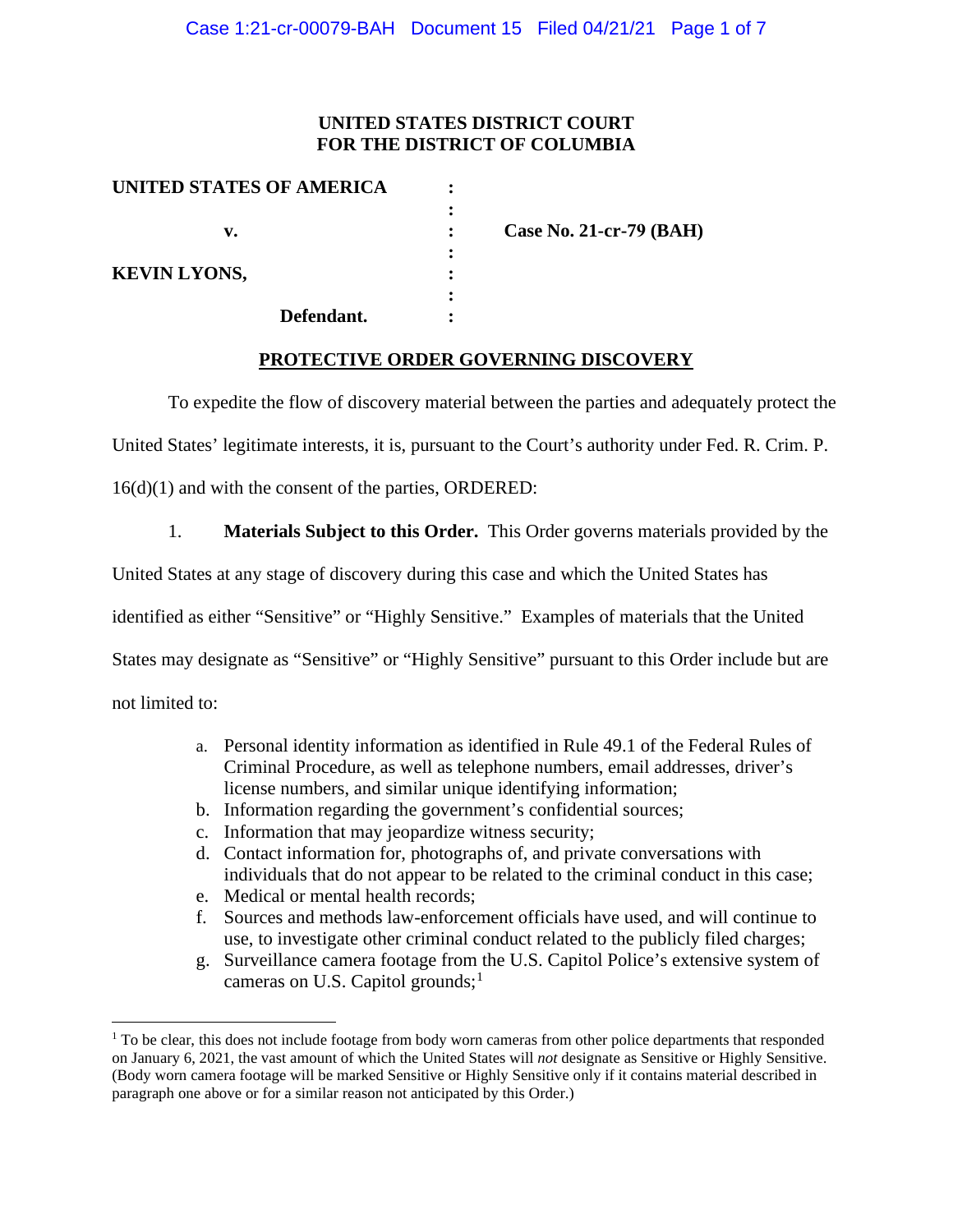- h. Repair estimates from the Architect of the Capitol;
- i. Materials designated as "security information" pursuant 2 U.S.C. §1979; and
- j. Tax returns or tax information.

This Order will not be used to designate materials as Sensitive or Highly Sensitive unless such designation is necessary for one of the reasons stated in this paragraph or for a similar reason not anticipated by this Order. The government agrees to make every effort to provide discovery in a manner that will allow for most discovery to be produced without such designations.

2. **Defendant.** Any reference to "Defendant" herein refers individually to each

defendant identified in the caption above.

3. **Legal Defense Team.** The "legal defense team" includes defense counsel

(defined as counsel of record in this case, including any post-conviction or appellate counsel)

and any attorneys, investigators, paralegals, support staff, and expert witnesses who are advising

or assisting defense counsel in connection with this case.

# 4. **Rules for the Handling of Sensitive and Highly Sensitive Materials.**

- a. **Limitations on Use.** Defendant and the legal defense team may use Sensitive and Highly Sensitive discovery materials solely in connection with the defense of this case and any other case connected to the events at the United States Capitol on January 6, 2021, including any post-conviction or appellate litigation, and for no other purpose, and in connection with no other proceeding, without further order of this Court.
- b. **Limitations on Dissemination.** No Sensitive or Highly Sensitive materials, or the information contained therein, may be disclosed to any persons other than Defendant, the legal defense team, or the person to whom the Sensitive or Highly Sensitive information solely and directly pertains or his/her counsel, without agreement of the United States or prior authorization from the Court.
- c. **Limitations on Reproduction.** Defendant, the legal defense team, and authorized persons shall not copy or reproduce the Sensitive or Highly Sensitive materials except in order to provide copies of the materials for use in connection with this case by Defendant, the legal defense team, the person to whom the Sensitive or Highly Sensitive information solely and directly pertains or his/her counsel, and other persons to whom the Court may authorize disclosure (collectively, "authorized persons").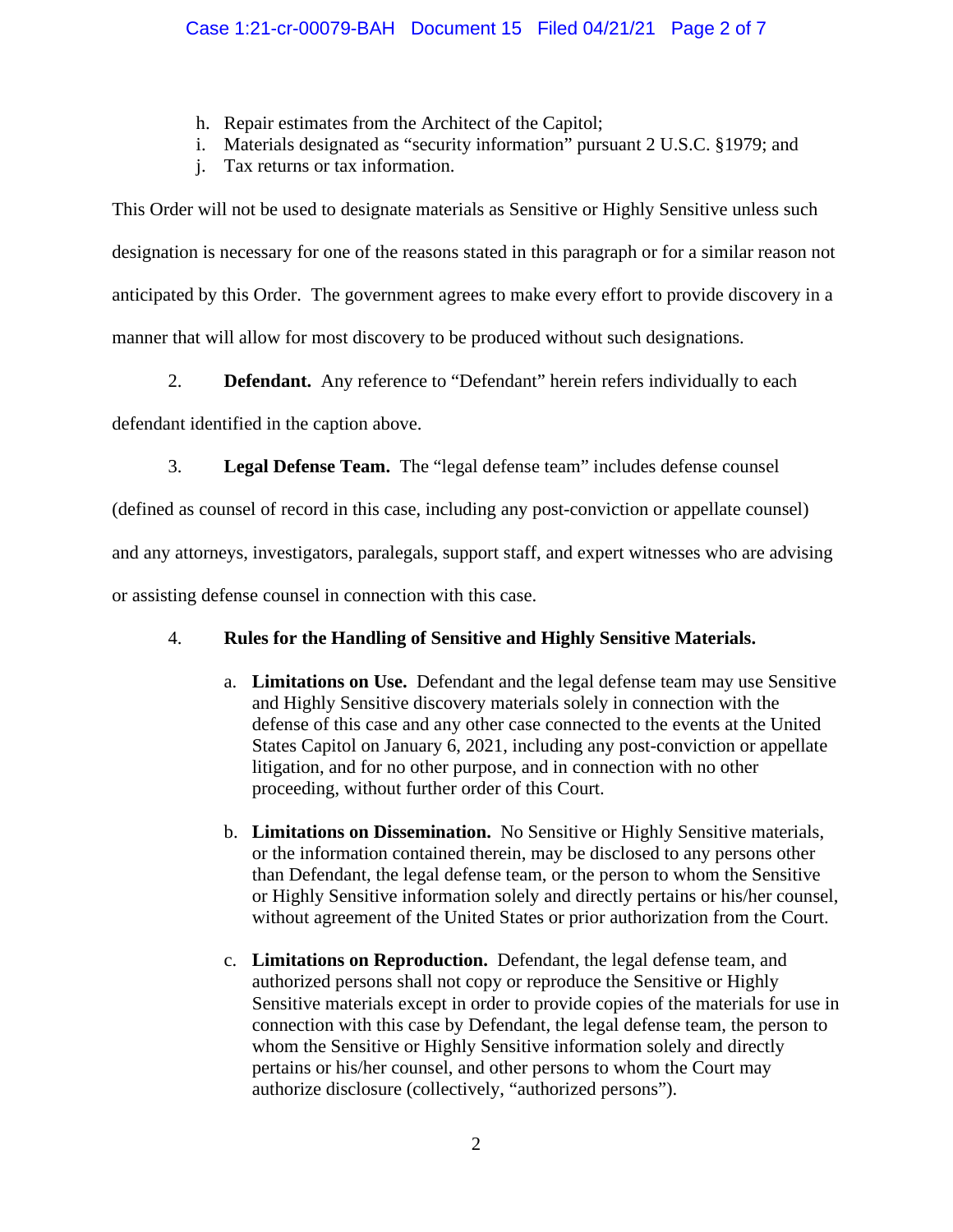If defense counsel provides Defendant access to Sensitive or Highly Sensitive materials, defense counsel must advise Defendant that Defendant may not record any personal identity information as identified in Rule 49.1 of the Federal Rules of Criminal Procedure or any telephone numbers, email addresses, driver's license numbers, and similar unique identifying information. By signing the attached affirmation, Defendant agrees not to do so.

Copies and reproductions, and any notes or records made in relation to the contents of the Sensitive and Highly Sensitive materials, are to be treated in the same manner as the original materials.

- d. **Court Filings.** Absent prior agreement by the parties or permission from the Court, no party shall disclose materials designated as Sensitive or Highly Sensitive in any public filing with the Court. Such materials shall be submitted under seal. The Clerk shall accept for filing under seal any filings so marked by the parties pursuant to this Order.
- e. **Court Hearings.** The restrictions in this Order shall not limit either party in the use of the materials in judicial proceedings in this case. The procedures for use of designated Sensitive and Highly Sensitive materials during any hearing or the trial of this matter shall be determined by the parties and the Court in advance of the hearing or trial. No party shall disclose materials designated Sensitive or Highly Sensitive in open court without agreement by the parties that such materials may be disclosed in open court or prior consideration by the Court.

## 5. **Additional Rules for Handling of Sensitive Materials.** The following

additional terms apply to Sensitive materials:

a. **Storage.** Sensitive materials must be maintained in the custody and control of Defendant, the legal defense team, and authorized persons. This restriction shall not apply to the person to whom the Sensitive information solely and directly pertains or his/her attorney.

## 6. **Additional Rules for Handling of Highly Sensitive Materials.** The following

additional rules apply to Highly Sensitive materials:

a. **Additional Limitations on Dissemination.** Defense counsel may not provide a copy of Highly Sensitive materials to Defendant or permit Defendant to view such materials unsupervised by defense counsel or an attorney, investigator, paralegal, or support staff person employed by defense counsel. The parties agree that defense counsel or an attorney, investigator, paralegal,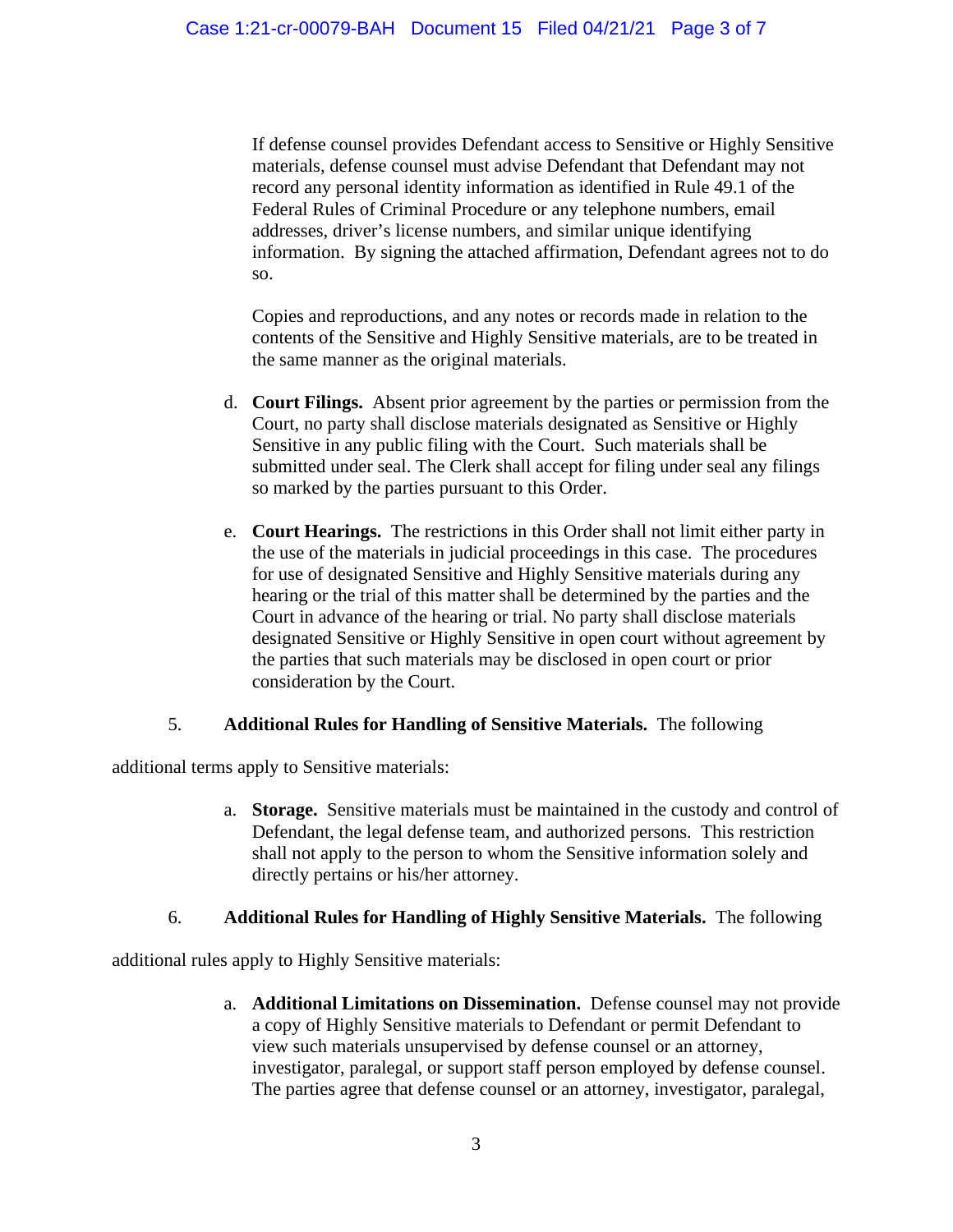or support staff person employed by defense counsel, may supervise Defendant by allowing access to Highly Sensitive materials through a cloudbased delivery system that permits Defendant to view the materials but does not permit Defendant the ability to download; provided that, prior to doing so, defense counsel first provides notice to the United States and allow the United States to file an objection with the Court if no agreement is reached.

- b. **Additional Limitations on Reproduction.** Counsel agrees that prior to showing materials to Defendant designated as Highly Sensitive, counsel or an attorney, investigator, paralegal, or support staff person employed by defense counsel will read Defendant the relevant parts of this Order, and remind Defendant of the consequences of violating the Order. If Defendant takes notes regarding Highly Sensitive materials, counsel or an attorney, investigator, paralegal, or support staff person employed by defense counsel must take reasonable steps to determine whether Defendant has copied any personal identity information as identified in Rule 49.1 of the Federal Rules of Criminal Procedure or any telephone numbers, email addresses, driver's license numbers, and similar unique identifying information.
- c. **Storage.** Highly Sensitive materials must be maintained in the custody and control of the legal defense team and authorized persons. This restriction shall not apply to the person to whom the Highly Sensitive information solely and directly pertains or his/her attorney.

7. **Viewing by Incarcerated Defendants.** If Defendant is in the custody of the

United States Marshals Service, defense counsel is authorized to provide a copy of discovery materials to the appropriate point of contact so that the defendant can view the discovery materials, subject to the terms of this Order.

8. **Disputes.** The parties shall make a good faith effort to resolve any dispute about a sensitivity designation before requesting the Court's intervention. The United States may agree to remove or reduce a sensitivity designation without further order of this Court. Whenever the redaction of specified information will resolve the basis for which a sensitivity designation was applied, the United States will agree to redaction, and such redaction will render the materials no longer subject to this Order. Any agreement to reduce or remove a sensitivity designation or to redact specific information shall be memorialized in writing.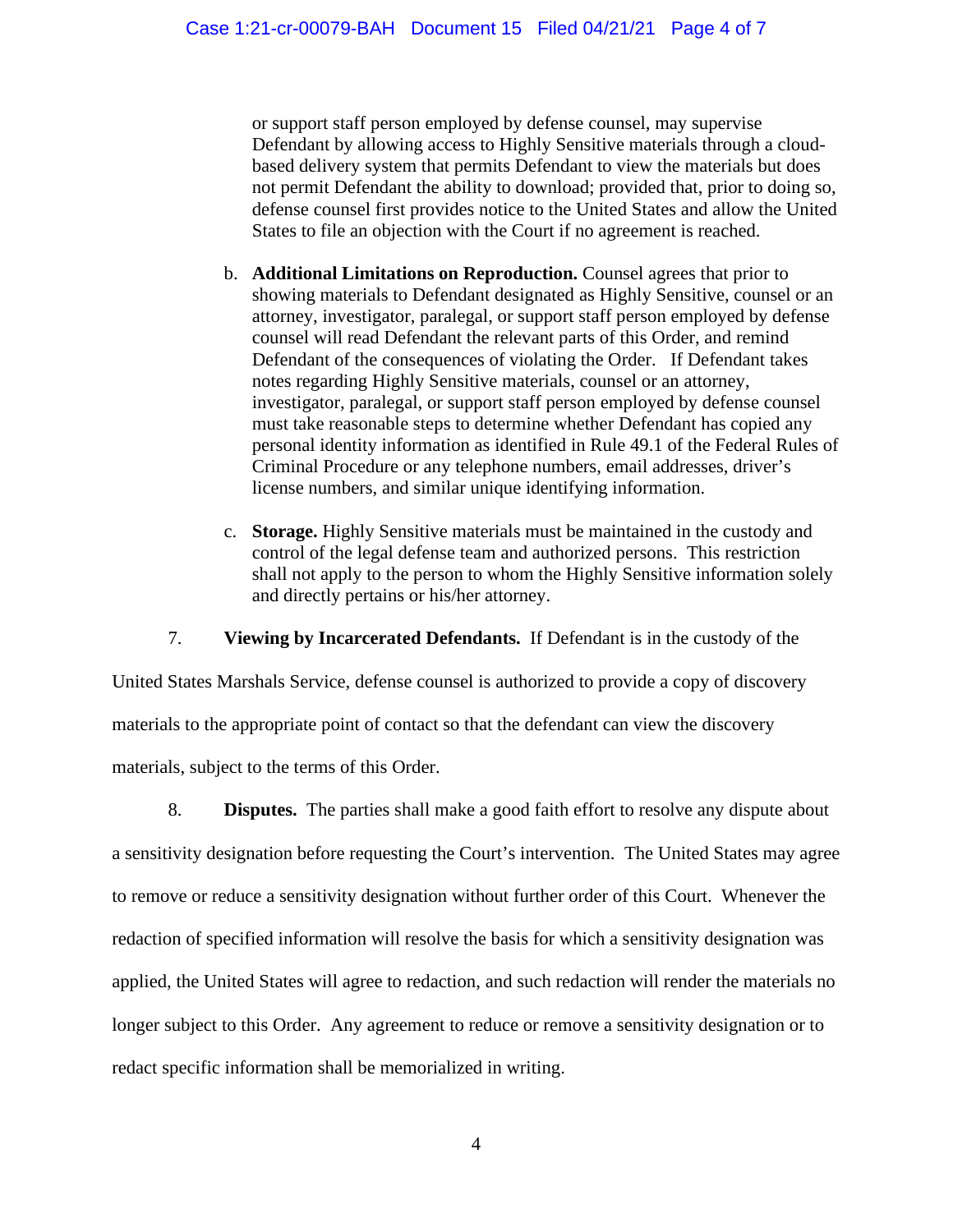#### Case 1:21-cr-00079-BAH Document 15 Filed 04/21/21 Page 5 of 7

9. **Modification Permitted.** Nothing in this Order shall prevent any party from seeking modification of this Order nor prevent the defense from contesting a sensitivity designation. The parties agree that the burden of demonstrating the need for a protective order remains with the government at all times.

10. **Failure not Waiver.** The failure by the United States to designate any materials as Sensitive or Highly Sensitive upon disclosure shall not constitute a waiver of the United States' ability to later designate the materials as Sensitive or Highly Sensitive but the government must separately identify and memorialize the changed status of those materials in writing.

11. **Automatic Exclusions from this Order.** This Order does not apply to materials that:

- a. Are, or later become, part of the public court record, including materials that have been received in evidence in this or other public trials or hearings;
- b. Were derived directly from Defendant or that pertain solely to Defendant. Examples of such materials include Defendant's own financial records, telephone records, digital device downloads, social media records, electronic communications, arrest records, and statements to law enforcement; $<sup>2</sup>$  and</sup>
- c. Materials that the defense obtains by means other than discovery.
- 12. **Government's Discovery Obligations.** Nothing in this Order modifies the

United States' obligations at any stage of discovery in this case pursuant to Federal Rules of

Criminal Procedure 16 and 26.2, Local Criminal Rule 5.1, 18 U.S.C. § 3500 (the Jencks Act),

and the government's general obligation to produce exculpatory and impeachment information in

criminal cases.

 $2$  Discoverable materials that were derived directly from Defendant or that pertain solely to Defendant are exempt from this Order regardless of whether the United States has designated any such materials as "Sensitive" or "Highly Sensitive" because the same materials are being provided or made available to co-defendants or other persons charged in connection with the events at the United States Capitol on January 6, 2021.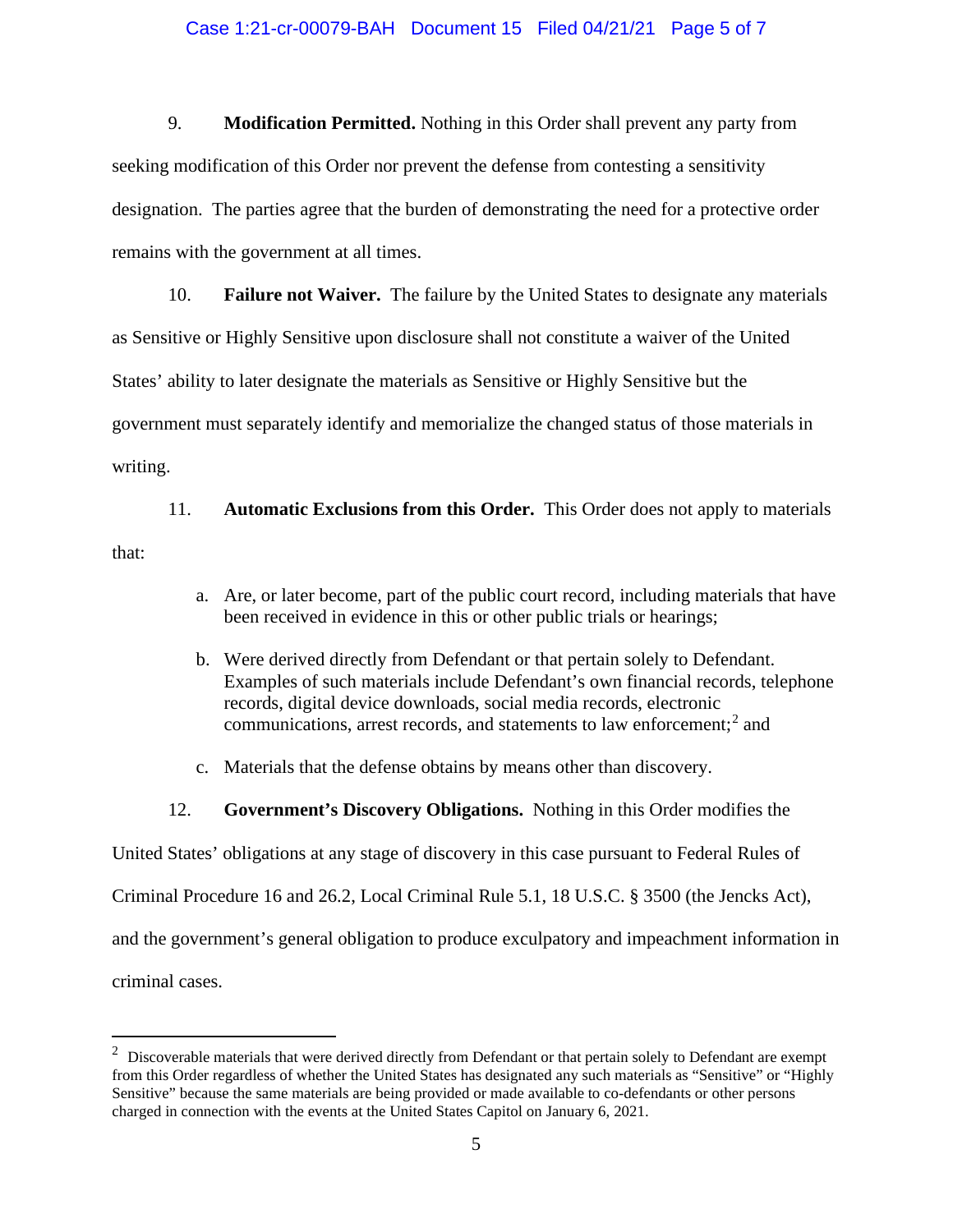#### Case 1:21-cr-00079-BAH Document 15 Filed 04/21/21 Page 6 of 7

13. **Defense Counsel's Obligations.** Defense counsel must provide a copy of this Order to, and review the terms of this Order with, members of the legal defense team, Defendant, and any other person, before providing them access to Sensitive or Highly Sensitive materials. Defense counsel must obtain a fully executed copy of Attachment A before providing Defendant access to Sensitive or Highly Sensitive materials, and must file a copy with the Court within one week of execution.

14. **No Ruling on Discoverability or Admissibility**. This Order does not constitute a ruling on the question of whether any particular material is properly discoverable or admissible and does not constitute any ruling on any potential objection to the discoverability or admissibility of any material.

15. **Duration.** The terms of this Order shall remain in effect after the conclusion of this case and the parties shall be bound by it unless otherwise ordered by the Court.

**SO ORDERED** this 21st day of April, 2021.

 $\frac{1}{\sqrt{2\pi}}$ 

BERYL A. HOWELL Chief Judge